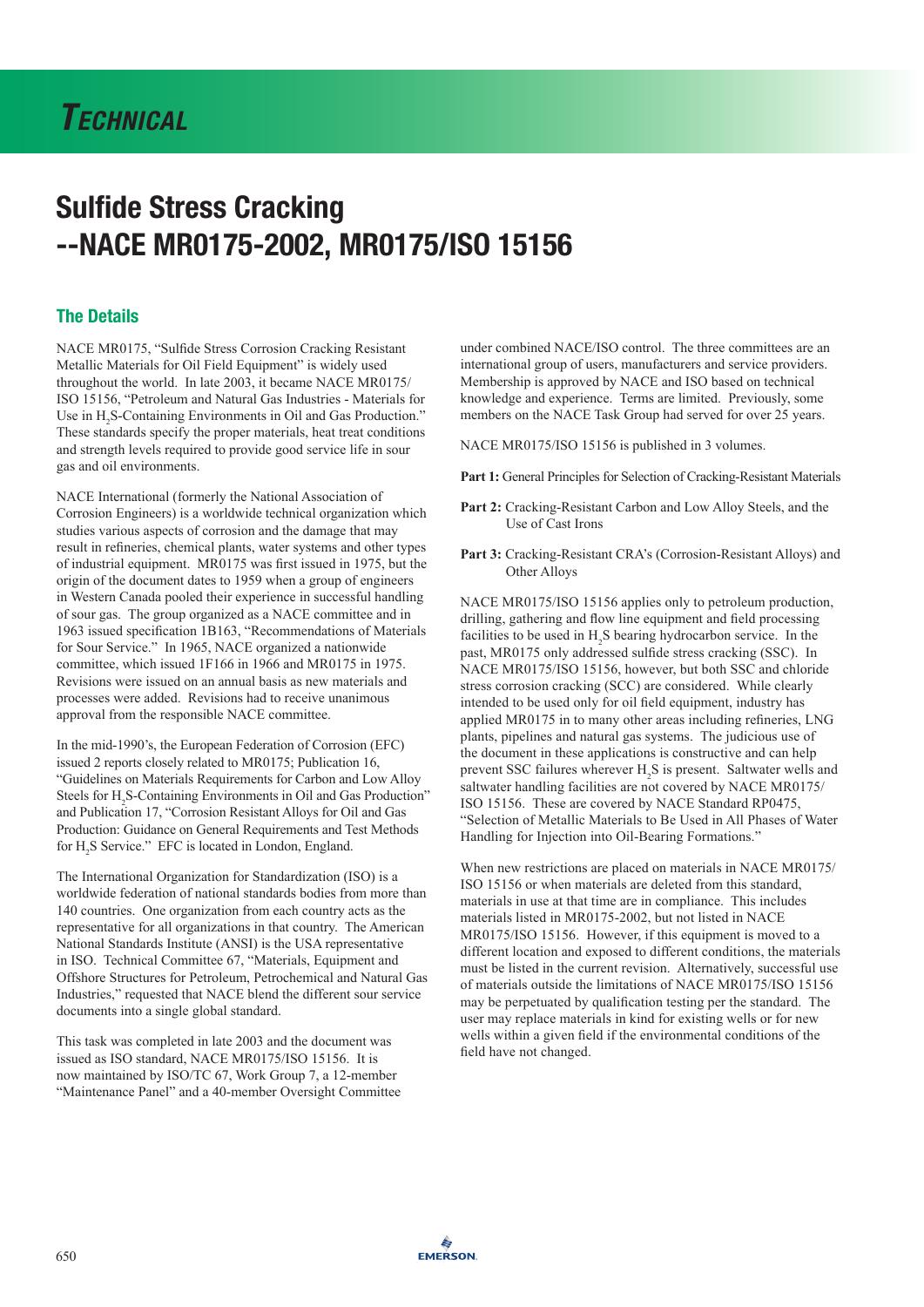

# New Sulfide Stress Cracking Standard for Refineries

Don Bush, Principal Engineer - Materials, at Emerson Process Management Fisher Valves, is a member and former chair of a NACE task group that has written a document for refinery applications, NACE MR0103. The title is "Materials Resistant to Sulfide Stress Cracking in Corrosive Petroleum Refining Environments." The requirements of this standard are very similar to the pre-2003 MR0175 for many materials. When applying this standard, there are changes to certain key materials compared with NACE MR0175-2002.

# **Responsibility**

It has always been the responsibility of the end user to determine the operating conditions and to specify when NACE MR0175 applies. This is now emphasized more strongly than ever in NACE MR0175/ISO 15156. The manufacturer is responsible for meeting the metallurgical requirements of NACE MR0175/ISO 15156. It is the end user's responsibility to ensure that a material will be satisfactory in the intended environment. Some of the operating conditions which must be considered include pressure, temperature, corrosiveness, fluid properties, etc. When bolting components are selected, the pressure rating of flanges could be affected. It is always the responsibility of the equipment user to convey the environmental conditions to the equipment supplier, particularly if the equipment will be used in sour service.

The various sections of NACE MR0175/ISO 15156 cover the commonly available forms of materials and alloy systems. The requirements for heat treatment, hardness levels, conditions of mechanical work and post-weld heat treatment are addressed for each form of material. Fabrication techniques, bolting, platings and coatings are also addressed.

# Applicability of NACE MR0175/ISO 15156

Low concentrations of  $H_2S$  (<0.05 psi (0,3 kPa)  $H_2S$  partial pressure) and low pressures (<65 psia or 450 kPa) are considered outside the scope of NACE MR0175/ISO 15156. The low stress levels at low pressures or the inhibitive effects of oil may give satisfactory performance with standard commercial equipment. Many users, however, have elected to take a conservative approach and specify compliance to either NACE MR0175 or NACE MR0175/ISO 15156 any time a measurable amount of  $H_2S$  is present. The decision to follow these specifications must be made by the user based on economic impact, the safety aspects should a failure occur and past field experience. Legislation can impact the decision as well. Such jurisdictions include; the Texas Railroad Commission and the U.S. Minerals Management Service (offshore). The Alberta, Canada Energy Conservation Board recommends use of the specifications.



*Figure 1. Photomicrograph Showing Stress Corrosion Cracking*

# Basics of Sulfide Stress Cracking (SSC) and Stress Corrosion Cracking (SCC)

SSC and SCC are cracking processes that develop in the presence of water, corrosion and surface tensile stress. It is a progressive type of failure that produces cracking at stress levels that are well below the material's tensile strength. The break or fracture appears brittle, with no localized yielding, plastic deformation or elongation. Rather than a single crack, a network of fine, feathery, branched cracks will form (see Figure 1). Pitting is frequently seen, and will serve as a stress concentrator to initiate cracking.

With SSC, hydrogen ions are a product of the corrosion process (Figure 2). These ions pick up electrons from the base material producing hydrogen atoms. At that point, two hydrogen atoms may combine to form a hydrogen molecule. Most molecules will eventually collect, form hydrogen bubbles and float away harmlessly. However, some percentage of the hydrogen atoms will diffuse into the base metal and embrittle the crystalline structure. When a certain critical concentration of hydrogen is reached and combined with a tensile stress exceeding a threshold level, SSC will occur.  $H_2S$  does not actively participate in the SSC reaction; however, sulfides act to promote the entry of the hydrogen atoms into the base material.

As little as  $0.05$  psi  $(0,3 \text{ kPa})$  H<sub>2</sub>S partial pressure in 65 psia (450 kPa) hydrocarbon gas can cause SSC of carbon and low alloy steels. Sulfide stress cracking is most severe at ambient temperature, particularly in the range of 20° to 120°F (-6° to 49 $^{\circ}$ C). Below 20 $^{\circ}$ F (-6 $^{\circ}$ C) the diffusion rate of the hydrogen is

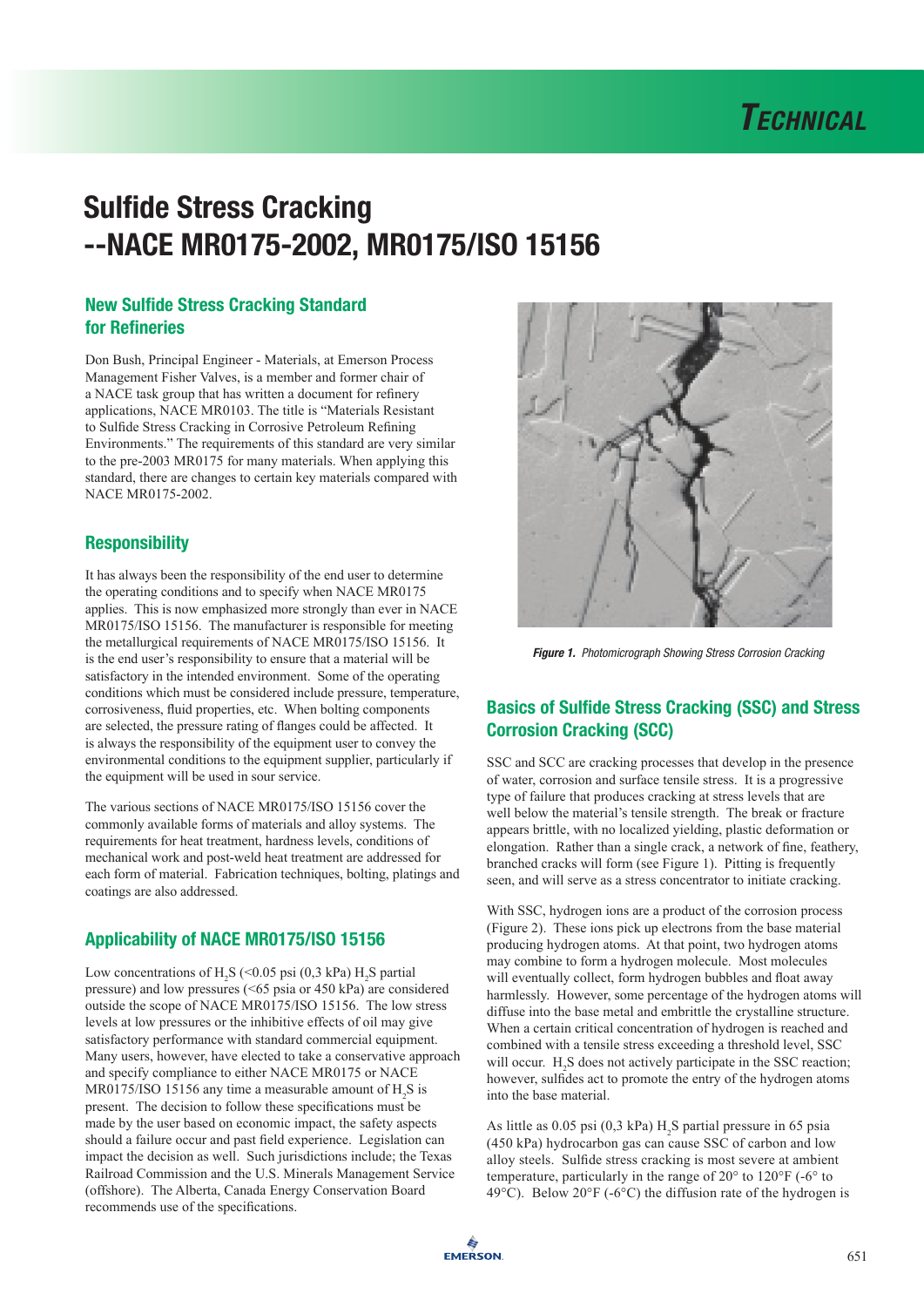# *Technical*

# Sulfide Stress Cracking --NACE MR0175-2002, MR0175/ISO 15156



*Figure 2. Schematic Showing the Generation of Hydrogen Producing SSC* 

so slow that the critical concentration is never reached. Above 120°F (49°C), the diffusion rate is so fast that the hydrogen atoms pass through the material in such a rapid manner that the critical concentration is not reached.

Chloride SCC is widely encountered and has been extensively studied. Much is still unknown, however, about its mechanism. One theory says that hydrogen, generated by the corrosion process, diffuses into the base metal in the atomic form and embrittles the lattice structure. A second, more widely accepted theory proposes an electrochemical mechanism. Stainless steels are covered with a protective, chromium oxide film. The chloride ions rupture the film at weak spots, resulting in anodic (bare) and cathodic (film covered) sites. The galvanic cell produces accelerated attack at the anodic sites, which when combined with tensile stresses produces cracking. A minimum ion concentration is required to produce SCC. As the concentration increases, the environment becomes more severe, reducing the time to failure.

Temperature also is a factor in SCC. In general, the likelihood of SCC increases with increasing temperature. A minimum threshold temperature exists for most systems, below which SCC is rare. Across industry, the generally accepted minimum temperature for chloride SCC of the 300 SST's is about 160°F (71°C). NACE MR0175/ISO 15156 has set a very conservative limit of 140°F (60 $^{\circ}$ C) due to the synergistic effects of the chlorides, H<sub>2</sub>S and low pH values. As the temperature increases above these values, the time to failure will typically decrease.

Resistance to chloride SCC increases with higher alloy materials. This is reflected in the environmental limits set by NACE

MR0175/ISO 15156. Environmental limits progressively increase from 400 Series SST and ferritic SST to 300 Series, highly alloy austenitic SST, duplex SST, nickel and cobalt base alloys.

## Carbon Steel

Carbon and low-alloy steels have acceptable resistance to SSC and SCC however; their application is often limited by their low resistance to general corrosion. The processing of carbon and low alloy steels must be carefully controlled for good resistance to SSC and SCC. The hardness must be less than 22 HRC. If welding or significant cold working is done, stress relief is required. Although the base metal hardness of a carbon or alloy steel is less than 22 HRC, areas of the heat affected zone (HAZ) will be harder. PWHT will eliminate these excessively hard areas.

ASME SA216 Grades WCB and WCC and SAME SA105 are the most commonly used body materials. It is Fisher's policy to stress relieve all welded carbon steels that are supplied to NACE MR0175/ISO 15156.

All carbon steel castings sold to NACE MR0175/ISO 15156 requirements are produced using one of the following processes:

- 1. In particular product lines where a large percentage of carbon steel assemblies are sold as NACE MR0175/ISO 15156 compliant, castings are ordered from the foundry with a requirement that the castings be either normalized or stress relieved following all weld repairs, major or minor. Any weld repairs performed, either major or minor, are subsequently stress relieved.
- 2. In product lines where only a small percentage of carbon steel products are ordered NACE MR0175/ISO 15156 compliant, stock castings are stress relieved whether they are weld repaired by Emerson Process Management or not. This eliminates the chance of a minor foundry weld repair going undetected and not being stress relieved.

ASME SA352 grades LCB and LCC have the same composition as WCB and WCC, respectively. They are heat treated differently and impact tested at -50°F (-46°C) to ensure good toughness in low temperature service. LCB and LCC are used in locations where temperatures commonly drop below the -20°F (-29°C) permitted for WCB and WCC. LCB and LCC castings are processed in the same manner as WCB and WCC when required to meet NACE MR0175/ ISO 15156.

For carbon and low-alloy steels NACE MR0175/ISO 15156 imposes some changes in the requirements for the weld procedure qualification report (PQR). All new PQR's will meet these requirements; however, it will take several years for Emerson Process Management and our suppliers to complete this work. At this time, we will require user approval to use HRC.

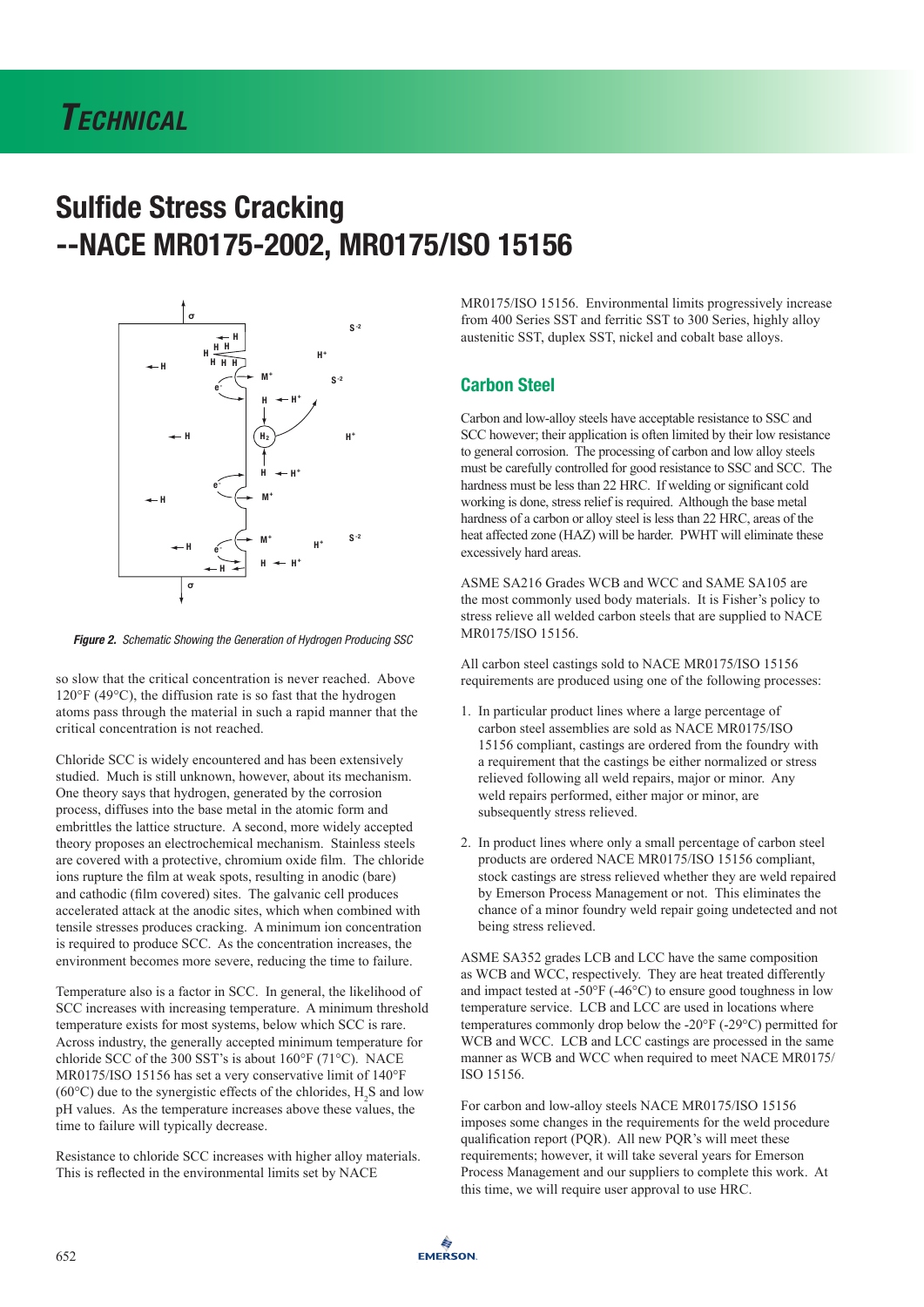

# Carbon and Low-Alloy Steel Welding Hardness Requirements

- HV-10, HV-5 or Rockwell 15N.
- HRC testing is acceptable if the design stresses are less than 67% of the minimum specified yield strength and the PQR includes PWHT.
- Other methods require user approval.
- 250 HV or 70.6 HR15N maximum.
- 22 HRC maximum if approved by user.

#### Low-Alloy Steel Welding Hardness Requirements

• All of the above apply with the additional requirement of stress relieve at 1150°F (621°C) minimum after welding.

All new PQR's at Emerson Process Management and our foundries will require hardness testing with HV-10, HV-5 or Rockwell 15N and HRC. The acceptable maximum hardness values will be 250 HV or 70.6 HR15N and 22 HRC. Hardness traverse locations are specified in NACE MR0175/ISO 15156 part 2 as a function of thickness and weld configuration. The number and locations of production hardness tests are still outside the scope of the standard. The maximum allowable nickel content for carbon and low-alloy steels and their weld deposits is 1%.

Low alloy steels like WC6, WC9, and C5 are acceptable to NACE MR0175/ISO 15156 to a maximum hardness of 22 HRC. These castings must all be stress relieved to FMS 20B52.

The compositions of C12, C12a, F9 and F91 materials do not fall within the definition of "low alloy steel" in NACE MR0175/ISO 15156, therefore, these materials are not acceptable.

A few customers have specified a maximum carbon equivalent (CE) for carbon steel. The primary driver for this requirement is to improve the SSC resistance in the as-welded condition. Fisher's practice of stress relieving all carbon steel negates this need. Decreasing the CE reduces the hardenability of the steel and presumably improves resistance to sulfide stress cracking (SSC). Because reducing the CE decreases the strength of the steel, there is a limit to how far the CE can be reduced.

## Cast Iron

Gray, austenitic and white cast irons cannot be used for any pressure-retaining parts, due to low ductility. Ferritic ductile iron to ASTM A395 is acceptable when permitted by ANSI, API or other industry standards.

# Stainless Steel

### 400 Series Stainless Steel

UNS 410 (410 SST), CA15 (cast 410), 420 (420 SST) and several other martensitic grades must be double tempered to a maximum hardness of 22 HRC. PWHT is also required. An environmental limit now applies to the martensitic grades; 1.5 psi (10 kPa)  $H_2S$ partial pressure and pH greater than or equal to 3.5, 416 (416 SST) is similar to 410 (410) with the exception of a sulfur addition to produce free machining characteristics. Use of 416 and other free machining steels is not permitted by NACE MR0175/ISO 15156.

CA6NM is a modified version of the cast 410 stainless steel. NACE MR0175/ISO 15156 allows its use, but specifies the exact heat treatment required. Generally, the carbon content must be restricted to 0.03% maximum to meet the 23 HRC maximum hardness. PWHT is required for CA6NM. The same environmental limit applies;  $1.5$  psi ( $10$  kPa)  $H<sub>2</sub>S$  partial pressure and pH greater than or equal to 3.5.

### 300 Series Stainless Steel

Several changes have been made with the requirements of the austenitic (300 Series) stainless steels. Individual alloys are no longer listed. All alloys with the following elemental ranges are acceptable: C 0.08% maximum, Cr 16% minimum, Ni 8% minimum, P 0.045% maximum, S 0.04% maximum, Mn 2.0% maximum, and Si 2.0% maximum. Other alloying elements are permitted. The other requirements remain; solution heat treated condition, 22 HRC maximum and free of cold work designed to improve mechanical properties. The cast and wrought equivalents of 302, 304 (CF8), S30403 (CF3), 310 (CK20), 316 (CF8M), S31603 (CF3M), 317 (CG8M), S31703 (CG3M), 321, 347 (CF8C) and N08020 (CN7M) are all acceptable per NACE MR0175/ISO 15156.

Environmental restrictions now apply to the 300 Series SST. The limits are 15 psia (100 kPa)  $H_2S$  partial pressure, a maximum temperature of 140°F (60°C), and no elemental sulfur. If the chloride content is less than 50 mg/L (50 ppm), the  $H_2S$  partial pressure must be less than 50 psia (350 kPa) but there is no temperature limit.

There is less of a restriction on 300 Series SST in oil and gas processing and injection facilities. If the chloride content in aqueous solutions is low (typically less than 50 mg/L or 50 ppm chloride) in operations after separation, there are no limits for austenitic stainless steels, highly alloyed austenitic stainless steels, duplex stainless steels, or nickel-based alloys.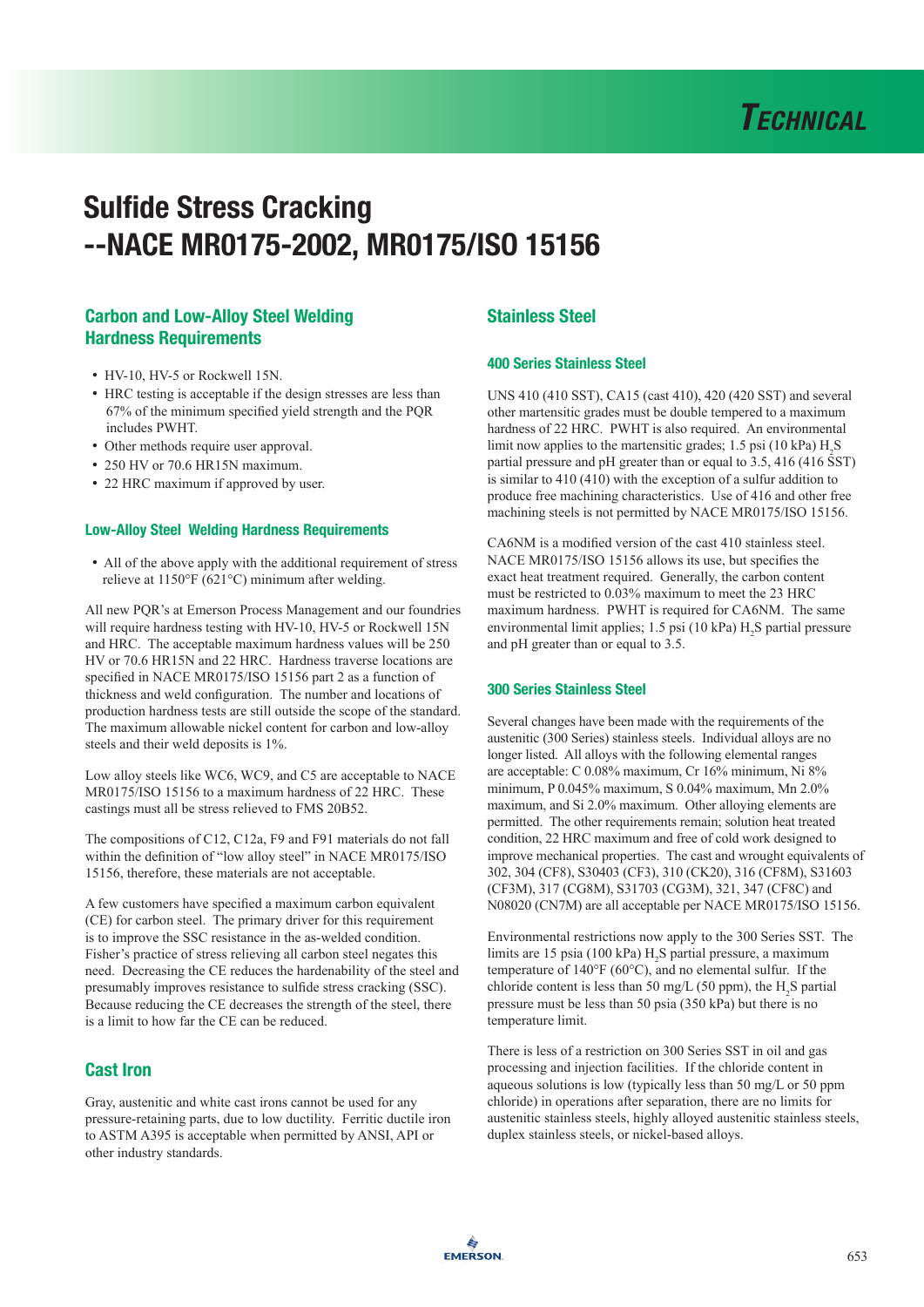Post-weld heat treatment of the 300 Series SST is not required. Although the corrosion resistance may be affected by poorly controlled welding, this can be minimized by using the low carbon filler material grades, low heat input levels and low interpass temperatures. We impose all these controls as standard practice. NACE MR0175/ISO 15156 now requires the use of "L" grade consumables with 0.03% carbon maximum.

### S20910

S20910 (Nitronic<sup>®</sup> 50) is acceptable in both the annealed and high strength conditions with environmental restrictions;  $H_2S$  partial pressure limit of 15 psia (100 kPa), a maximum temperature of 150°F (66°C), and no elemental sulfur. This would apply to components such as bolting, plugs, cages, seat rings and other internal parts. Strain hardened (cold-worked) S20910 is acceptable for shafts, stems, and pins without any environmental restrictions. Because of the environmental restrictions and poor availability on the high strength condition, use of S20910 will eventually be discontinued except for shafts, stems and pins where unrestricted application is acceptable for these components.

### **CK3MCuN**

The cast equivalent of S31254 (Avesta 254SMO®), CK3MCuN (UNS J93254), is included in this category. The same elemental limits apply. It is acceptable in the cast, solution heat-treated condition at a hardness level of 100 HRB maximum in the absence of elemental sulfur.

### S17400

The use of S17400 (17-4PH) is now prohibited for pressureretaining components including bolting, shafts and stems. Prior to 2003, S17400 was listed as an acceptable material in the general section (Section 3) of NACE MR0175. Starting with the 2003 revision, however, it is no longer listed in the general section. Its use is restricted to internal, non-pressure containing components in valves, pressure regulators and level controllers. This includes cages and other trim parts. 17-4 bolting will no longer be supplied in any NACE MR0175/ISO 15156 construction. The 17-4 and 15-5 must be heat-treated to the H1150 DBL condition or the H1150M condition. The maximum hardness of 33 HRC is the same for both conditions.

CB7Cu-1 and CB7Cu-2 (cast 17-4PH and 15-5 respectively) in the H1150 DBL condition are also acceptable for internal valve and regulator components. The maximum hardness is 30 HRC or 310 HB for both alloys.

### Duplex Stainless Steel

Wrought and cast duplex SST alloys with 35-65% ferrite are acceptable based on the composition of the alloy, but there are environmental restrictions. There is no differentiation between cast and wrought, therefore, cast CD3MN is now acceptable. There are two categories of duplex SST. The "standard" alloys with a 30≤PREN≤40 and ≥1.5% Mo, and the "super" duplex alloys with PREN>40. The PREN is calculated from the composition of the material. The chromium, molybdenum, tungsten and nitrogen contents are used in the calculation. NACE MR0175/ISO 15156 uses this number for several classes of materials.

$$
PREN = Cr\% + 3.3(Mo\% + 0.5W\%) + 16N\%
$$

The "standard" duplex SST grades have environmental limits of 450°F (232°C) maximum and  $H_2S$  partial pressure of 1.5 psia (10 kPa) maximum. The acceptable alloys include S31803, CD3MN, S32550 and CD7MCuN (Ferralium® 255). The alloys must be in the solution heat-treated and quenched condition. There are no hardness restrictions in NACE MR0175/ISO 15156, however, 28 HRC remains as the limit in the refinery document MR0103.

The "super" duplex SST with PREN>40 have environmental limits of 450°F (232°C) maximum and H<sup>2</sup> S partial pressure of 3 psia (20 kPa) maximum. The acceptable "super" duplex SST's include S32760 and CD3MWCuN (Zeron® 100).

The cast duplex SST Z 6CNDU20.08M to the French National Standard NF A 320-55 is no longer acceptable for NACE MR0175/ ISO 15156 applications. The composition fails to meet the requirements set for either the duplex SST or the austenitic SST.

### Highly Alloyed Austenitic Stainless Steels

There are two categories of highly alloyed austenitic SST's that are acceptable in the solution heat-treated condition. There are different compositional and environmental requirements for the two categories. The first category includes alloys S31254 (Avesta 254SMO®) and N08904 (904L); Ni% + 2Mo%>30 and Mo=2% minimum.

| Alloy S31254 and N08904 Environmetal Limits |                                                                    |                                    |                                   |  |
|---------------------------------------------|--------------------------------------------------------------------|------------------------------------|-----------------------------------|--|
| <b>MAXIMUM</b><br><b>TEMPERATURE</b>        | <b>MAXIMUM H<sub>2</sub>S</b><br><b>PARTIAL</b><br><b>PRESSURE</b> | <b>MAXIMUM</b><br><b>CHLORIDES</b> | <b>ELEMENTAL</b><br><b>SULFUR</b> |  |
| $140^{\circ}$ F (60 $^{\circ}$ C)           | 1.5 psia (10 kPa)                                                  | No restriction                     | <b>No</b>                         |  |
| $140^{\circ}$ F (60 $^{\circ}$ C)           | 50 psia (345 kPa)                                                  | 50 mg/L Chloride                   | No                                |  |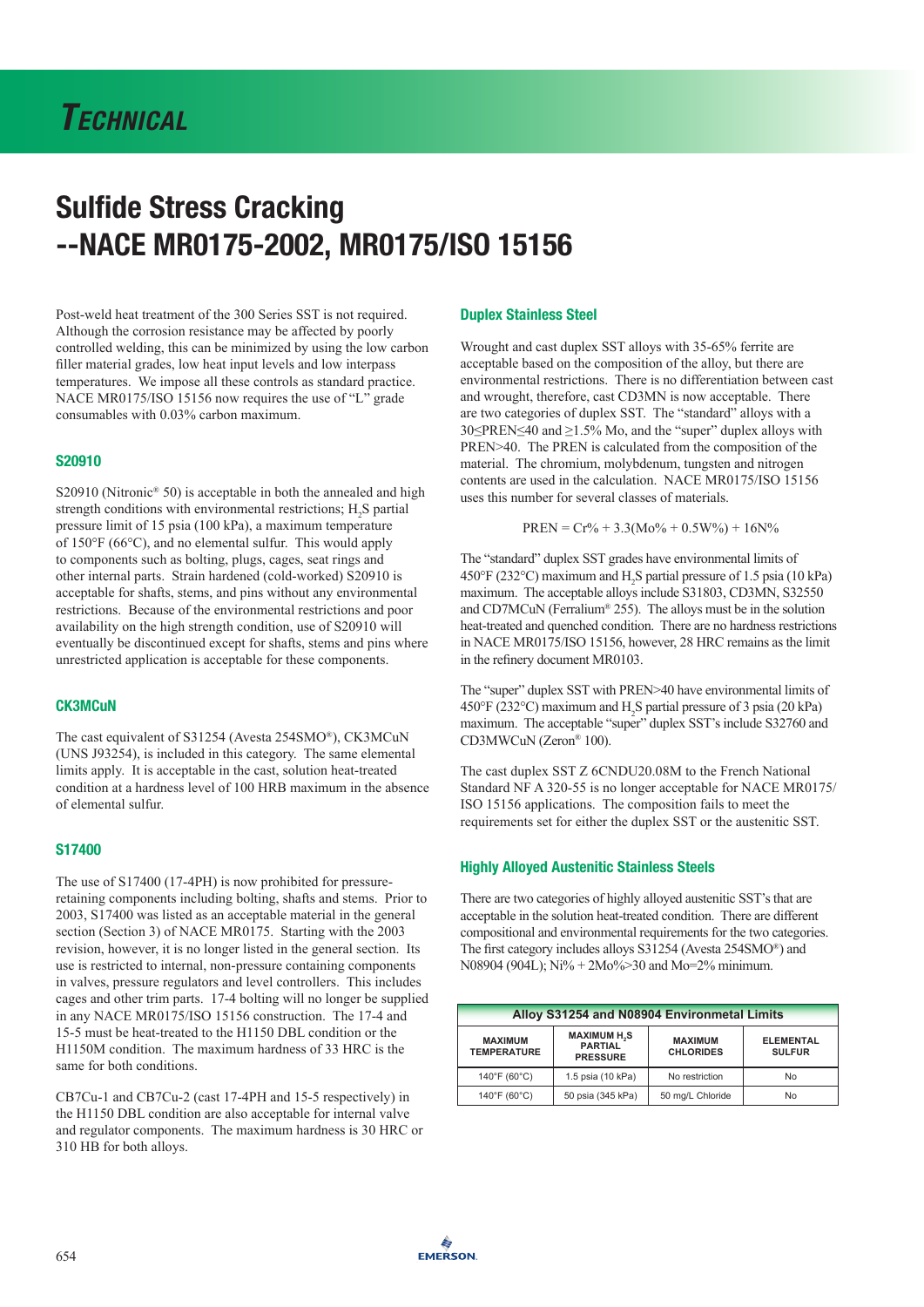The second category of highly alloyed austenitic stainless steels are those having a PREN >40. This includes S31654 (Avesta 654SMO®), N08926 (Inco 25-6Mo), N08367 (AL-6XN), S31266 (UR B66) and S34565. The environmental restrictions for these alloys are as follows:

| Alloy S31654, N08926, N08367, S31266, and S34565<br><b>Environmental Limits</b> |                                                          |                                    |                                   |  |  |
|---------------------------------------------------------------------------------|----------------------------------------------------------|------------------------------------|-----------------------------------|--|--|
| <b>MAXIMUM</b><br><b>TEMPERATURE</b>                                            | <b>MAXIMUM H<sub>2</sub>S</b><br><b>PARTIAL PRESSURE</b> | <b>MAXIMUM</b><br><b>CHLORIDES</b> | <b>ELEMENTAL</b><br><b>SULFUR</b> |  |  |
| 250°F (121°C)                                                                   | 100 psia (700 kPa)                                       | 5,000 mg/L chloride                | No                                |  |  |
| 300°F (149°C)                                                                   | 45 psia (310 kPa)                                        | 5,000 mg/L chloride                | No                                |  |  |
| 340°F (171°C)                                                                   | 15 psia (100 kPa)                                        | 5,000 mg/L chloride                | No                                |  |  |

# Nonferrous Alloys

### Nickel-Base Alloys

Nickel base alloys have very good resistance to cracking in sour, chloride containing environments. There are 2 different categories of nickel base alloys in NACE MR0175/ISO 15156:

- Solid-solution nickel-based alloys
- Precipitation hardenable alloys

The solid solution alloys are the Hastelloy® C, Inconel<sup>®</sup> 625 and Incoloy® 825 type alloys. Both the wrought and cast alloys are acceptable in the solution heat-treated condition with no hardness limits or environmental restrictions. The chemical composition of these alloys is as follows:

- 19.0% Cr minimum, 29.5% Ni minimum, and 2.5% Mo minimum. Includes N06625, CW6MC, N08825, CU5MCuC.
- 14.5% Cr minimum, 52% Ni minimum, and 12% Mo minimum. Includes N10276, N06022, CW2M.

N08020 and CN7M (alloy 20 Cb3) are not included in this category. They must follow the restrictions placed on the austenitic SST's like 304, 316 and 317.

Although originally excluded from NACE MR0175/ISO 15156, N04400 (Monel® 400) in the wrought and cast forms are now included in this category.

The precipitation hardenable alloys are Incoloy® 925, Inconel® 718 and X750 type alloys. They are listed in the specification as individual alloys. Each has specific hardness and environmental restrictions.

N07718 is acceptable in the solution heat-treated and precipitation hardened condition to 40 HRC maximum. N09925 is acceptable in the cold-worked condition to 35 HRC maximum, solutionannealed and aged to 38 HRC maximum and cold-worked and aged to 40 HRC maximum.

The restrictions are as follows:

| <b>Cast N07718 Environmental Limits</b> |                                                          |                                   |  |  |
|-----------------------------------------|----------------------------------------------------------|-----------------------------------|--|--|
| <b>MAXIMUM</b><br><b>TEMPERATURE</b>    | <b>MAXIMUM H<sub>2</sub>S</b><br><b>PARTIAL PRESSURE</b> | <b>ELEMENTAL</b><br><b>SULFUR</b> |  |  |
| 450°F (232°C)                           | 30 psia (0,2 MPa)                                        | No                                |  |  |
| 400°F (204°C)                           | 200 psia (1,4 MPa)                                       | No                                |  |  |
| 300°F (149°C)                           | 400 psia (2,8 MPa)                                       | No                                |  |  |
| 275°F (135°C)                           | No limit                                                 | Yes                               |  |  |

Cast N07718 is acceptable in the solution heat-treated and precipitation hardened condition to 35 HRC maximum. The restrictions are as follows:

| Alloy N07718 and N09925 Environmental Limits |                                                   |                         |  |  |
|----------------------------------------------|---------------------------------------------------|-------------------------|--|--|
| <b>MAXIMUM</b><br><b>TEMPERATURE</b>         | <b>MAXIMUM H<sub>2</sub>S</b><br>PARTIAL PRESSURE | <b>ELEMENTAL SULFUR</b> |  |  |
| 450°F (232°C)                                | 30 psia (0,2 MPa)                                 | No                      |  |  |
| 400°F (204°C)                                | 200 psia (1,4 MPa)                                | No                      |  |  |
| 390°F (199°C)                                | 330 psia (2,3 MPa)                                | No                      |  |  |
| 375°F (191°C)                                | 360 psia (2,5 MPa)                                | No                      |  |  |
| 300°F (149°C)                                | 400 psia (2,8 MPa)                                | No                      |  |  |
| 275°F (135°C)                                | No limit                                          | Yes                     |  |  |

## Monel® K500 and Inconel® X750

N05500 and N07750 are now prohibited for use in pressureretaining components including bolting, shafts and stems. They can still be used for internal parts such as cages, other trim parts and torque tubes. There are no environmental restrictions, however, for either alloy. They must be in the solution heat-treated condition with a maximum hardness of 35 HRC. N07750 is still acceptable for springs to 50 HRC maximum.

### Cobalt-Base Alloys

Alloy 6 castings and hardfacing are still acceptable. There are no environmental limits with respect to partial pressures of  $H_2S$ or elemental sulfur. All other cobalt-chromium-tungsten, nickelchromium-boron (Colmonoy) and tungsten-carbide castings are also acceptable without restrictions.

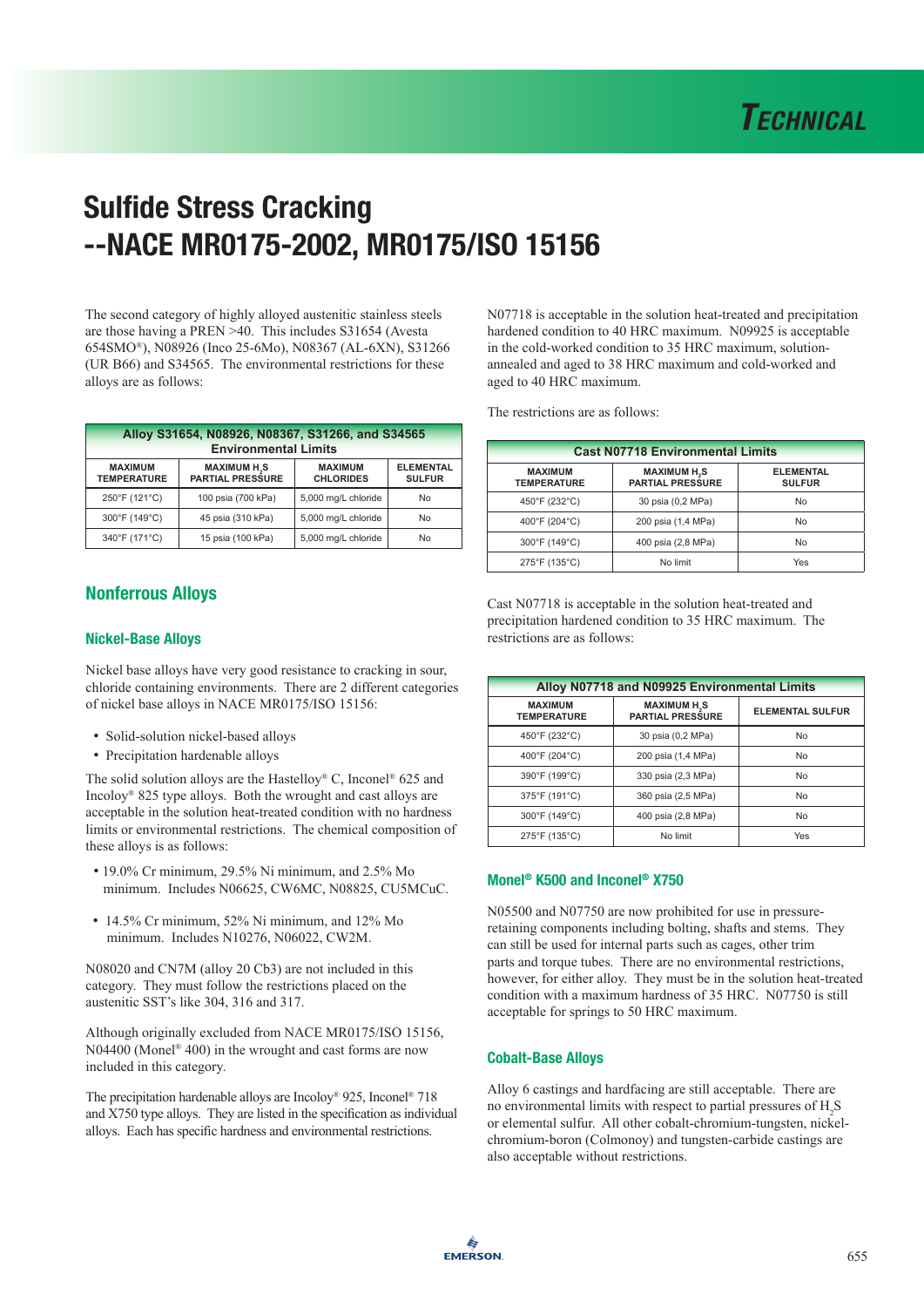All cobalt based, nickel based and tungsten-carbide weld overlays are acceptable without environmental restrictions. This includes CoCr-A, NiCr-A (Colmonoy® 4), NiCr-C (Colmonoy® 6) and Haynes Ultimet® hardfacing.

Wrought UNS R31233 (Haynes Ultimet®) is acceptable in the solution heat-treated condition to 22 HRC maximum, however, all production barstock exceeds this hardness limit. Therefore, Ultimet® barstock cannot be used for NACE MR0175/ISO 15156 applications. Cast Ultimet is not listed in NACE MR0175/ISO 15156.

R30003 (Elgiloy®) springs are acceptable to 60 HRC in the cold worked and aged condition. There are no environmental restrictions.

### Aluminum and Copper Alloys

Per NACE MR0175/ISO 15156, environmental limits have not been established for aluminum base and copper alloys. This means that they could be used in sour applications per the requirements of NACE MR0175/ISO 15156, however, they should not be used because severe corrosion attack will likely occur. They are seldom used in direct contact with  $H_2S$ .

### Titanium

Environmental limits have not been established for the wrought titanium grades. Fisher® has no experience in using titanium in sour applications. The only common industrial alloy is wrought R50400 (grade 2). Cast titanium is not included in NACE MR0175/ISO 15156.

### **Zirconium**

Zirconium is not listed in NACE MR0175/ISO 15156.

## Springs

Springs in compliance with NACE represent a difficult problem. To function properly, springs must have very high strength (hardness) levels. Normal steel and stainless steel springs would be very susceptible to SSC and fail to meet NACE MR0175/ISO 15156. In general, relatively soft, low strength materials must be used. Of course, these materials produce poor springs. The two exceptions allowed are the cobalt based alloys, such as R30003 (Elgiloy®), which may be cold worked and hardened to a maximum hardness of 60 HRC and alloy N07750 (alloy X750) which is permitted to 50 HRC. There are no environmental restrictions for these alloys.

### **Coatings**

Coatings, platings and overlays may be used provided the base metal is in a condition which is acceptable per NACE MR0175/ISO 15156. The coatings may not be used to protect a base material which is susceptible to SSC. Coatings commonly used in sour service are chromium plating, electroless nickel (ENC) and nitriding. Overlays and castings commonly used include CoCr-A (Stellite® or alloy 6), R30006 (alloy 6B), NiCr-A and NiCr-C (Colmonoy® 4 and 6) nickel-chromium-boron alloys. Tungsten carbide alloys are acceptable in the cast, cemented or thermally sprayed conditions. Ceramic coatings such as plasma sprayed chromium oxide are also acceptable. As is true with all materials in NACE MR0175/ISO 15156, the general corrosion resistance in the intended application must always be considered.

NACE MR0175/ISO 15156 permits the uses of weld overlay cladding to protect an unacceptable base material from cracking. Fisher does not recommend this practice, however, as hydrogen could diffuse through the cladding and produce cracking of a susceptible basemetal such as carbon or low alloy steel.

## Stress Relieving

Many people have the misunderstanding that stress relieving following machining is required by NACE MR0175/ISO 15156. Provided good machining practices are followed using sharp tools and proper lubrication, the amount of cold work produced is negligible. SSC and SCC resistance will not be affected. NACE MR0175/ISO 15156 actually permits the cold rolling of threads, provided the component will meet the heat treat conditions and hardness requirements specified for the given parent material. Cold deformation processes such as burnishing are also acceptable.

# **Bolting**

Bolting materials must meet the requirements of NACE MR0175/ ISO 15156 when directly exposed to the process environment ("exposed" applications). Standard ASTM A193 and ASME SA193 grade B7 bolts or ASTM A194 and ASME SA194 grade 2H nuts can and should be used provided they are outside of the process environment ("non-exposed" applications). If the bolting will be deprived atmospheric contact by burial, insulation or flange protectors and the customer specifies that the bolting will be "exposed", then grades of bolting such as B7 and 2H are unacceptable. The most commonly used fasteners listed for "exposed" applications are grade B7M bolts (99 HRB maximum) and grade 2HM nuts (22 HRC maximum). If 300 Series SST fasteners are needed, the bolting grades B8A Class 1A and B8MA Class 1A are acceptable. The corresponding nut grades are 8A and 8MA.

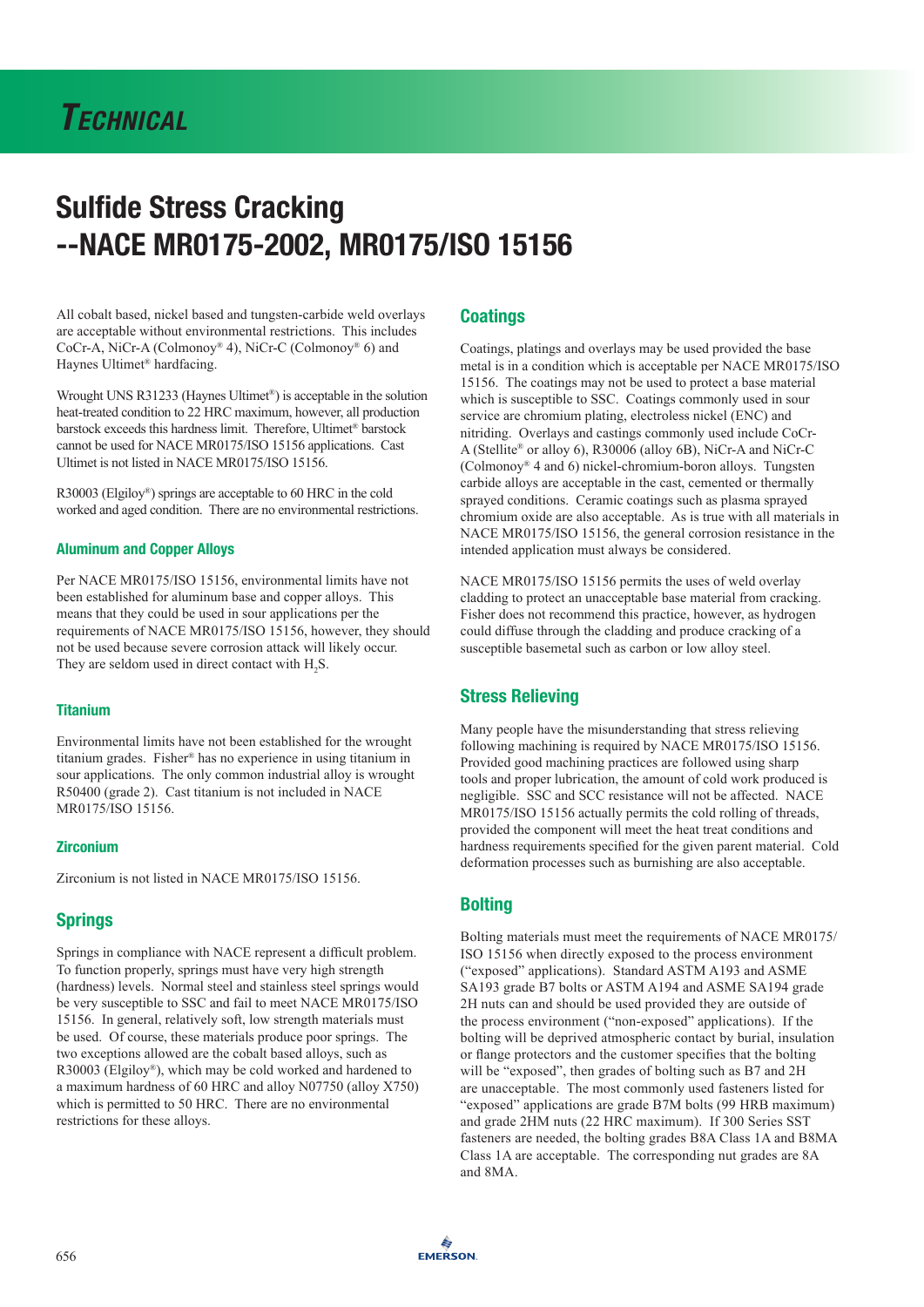

It must be remembered, however, that the use of lower strength bolting materials such as B7M may require pressure vessel derating. The special S17400 double H1150 bolting previously offered on E body valves to maintain the full B7 rating is no longer acceptable to NACE MR0175/ISO 15156. Prior to the 2003, S17400 was listed as an acceptable material in the general section (Section 3) of NACE MR0175. Following the 2003 revision, it is no longer listed in the general section. Its use is now restricted to internal, non-pressure containing components in valves, pressure regulators and level controllers. The use of S17400 for bolting is specifically prohibited. N07718 (alloy 718) bolting with 2HM nuts is one alternative.

Two different types of packing box studs and nuts are commonly used by Fisher®. The stainless steel type is B8M S31600 class 2 (strain hardened) and 316 nuts per FMS 20B86. The steel type is B7 studs with 2H nuts. If the customer specifies that the packing box studs and nuts are "exposed" then grade B7M studs and grade 2HM nuts or B8MA Class 1A studs and 8MA nuts are commonly used.

# Bolting Coatings

NFC (Non-Corroding Finish) and ENC (Electroless Nickel Coating) coatings are acceptable on pressure-retaining and nonpressure-retaining fasteners. For some reason, there is often confusion regarding the acceptability of zinc plated fasteners per NACE MR0175/ISO 15156. NACE MR0175/ISO 15156 does not preclude the use of any coating, provided it is not used in an attempt to prevent SSC or SCC of an otherwise unacceptable base material. However, zinc plating of pressure-retaining bolting is not recommended due to liquid metal induced embrittlement concerns.

## Composition Materials

NACE MR0175/ISO 15156 does not address elastomer and polymer materials although ISO/TC 67, Work Group 7 is now working on a Part 4 to address these materials. The importance of these materials in critical sealing functions, however, cannot be overlooked. User experience has been successful with elastomers such as Nitrile (NBR), Neoprene and the Fluoroelastomers (FKM) and Perfluoroelastomers (FFKM). In general, fluoropolymers such as Polytetrafluoroethylene (PTFE), TCM Plus, TCM Ultra and TCM III can be applied without reservation within their normal temperature range.

Elastomer use is as follows:

1. If possible, use HNBR for sour natural gas, oil, or water at temperatures below 250°F (121°C). It covers the widest range of sour applications at a lower cost than PTFE or Fluoroelastomer (FKM). Unfortunately, the material is

 relatively new, and only a handful of parts are currently set up. Check availability before specifying.

- 2. Use PTFE for sour natural gas, oil, or water applications at temperatures between 250°F (121°C) and 400°F (204°C).
- 3. Fluoroelastomer (FKM) can be used for sour natural gas, oil, or water applications with less than  $10\%$  H<sub>2</sub>S and temperatures below 250°F (121°C).
- 4. Conventional Nitrile (NBR) can be used for sour natural gas, oil, or water applications with less than  $1\%$  H<sub>2</sub>S and temperatures below 150°F (66°C).
- 5. CR can be used for sour natural gas or water applications involving temperatures below 150°F (66°C). Its resistance to oil is not as good.
- 6. IIR and Ethylenepropylene (EPDM) (or EPR) can be used for  $H_2$ S applications that don't involve hydrocarbons ( $H_2$ S gas, sour water, etc.).

## **Tubulars**

A separate section has been established for downhole tubulars and couplings. This section contains provisions for using materials in the cold-drawn condition to higher hardness levels (cold-worked to 35 HRC maximum). In some cases, the environmental limits are also different. This has no affect on Fisher as we do not make products for these applications. Nickel-based components used for downhole casing, tubing, and the related equipment (hangers and downhole component bodies; components that are internal to the downhole component bodies) are subject to the requirements.

# Expanded Limits and Materials

With documented laboratory testing and/or field experience, it is possible to expand the environmental limits of materials in NACE MR0175/ISO 15156 or use materials not listed in NACE MR0175/ ISO 15156. This includes increasing the  $H_2S$  partial pressure limit or temperature limitations. Supporting documentation must be submitted to NACE International Headquarters, which will make the data available to the public. NACE International will neither review nor approve this documentation. It is the user's responsibility to evaluate and determine the applicability of the documented data for the intended application.

It is the user's responsibility to ensure that the testing cited is relevant for the intended applications. Choice of appropriate temperatures and environments for evaluating susceptibility to both SCC and SSC is required. NACE Standard TM0177 and EFC Publication #1739 provide guidelines for laboratory testing.